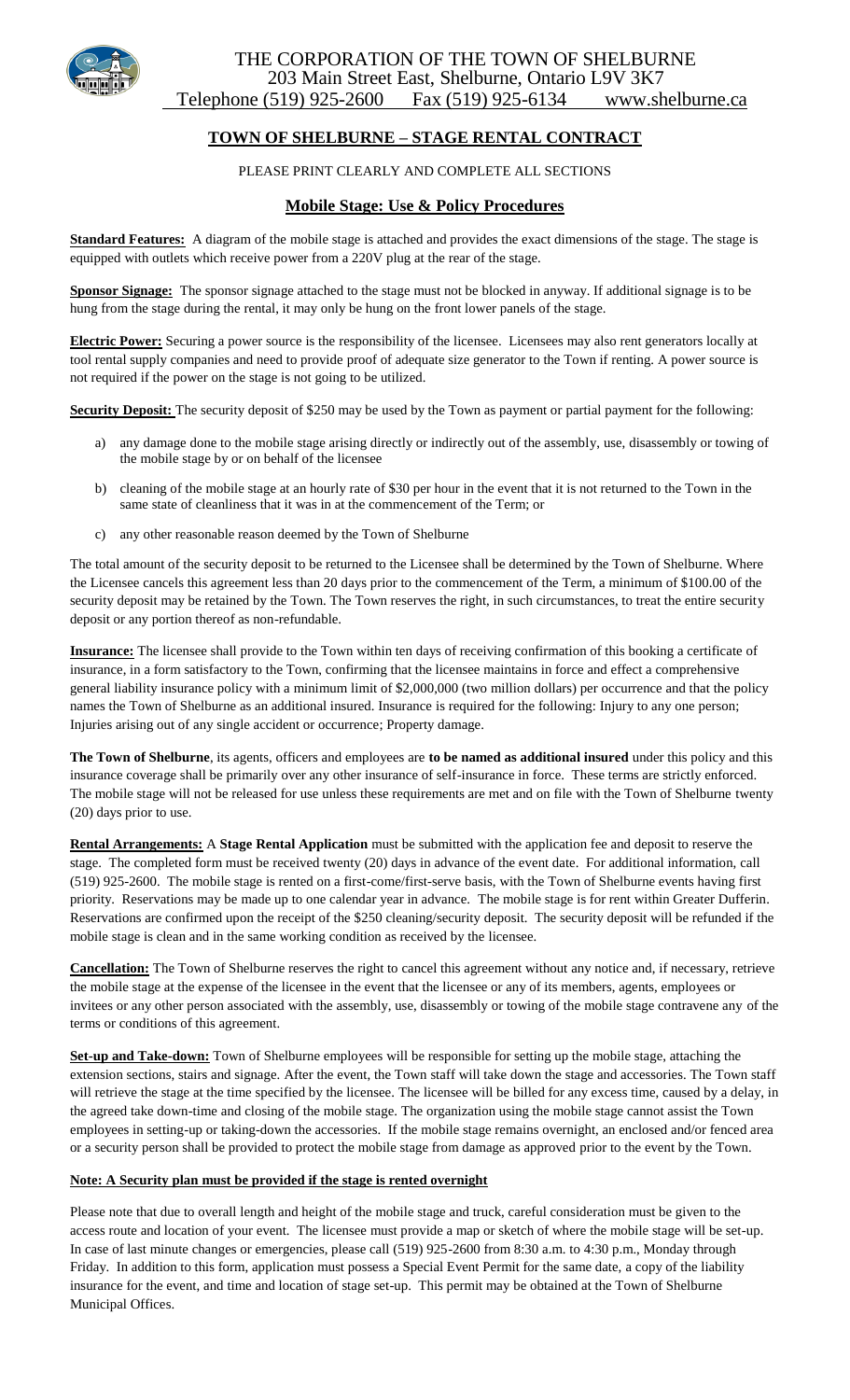### **Additional Terms & Conditions:**

- 1. The Term of this agreement commences at the time the Mobile Stage is removed from the Town's property or is delivered by the Town employee(s) by or to the Licensee and shall terminate at the time it is returned to the Town's property (or at the next rental site).
- 2. The rental fee is applied to the amount of time the Mobile Stage is rented. The stage is rented out at a daily rental fee rate schedule.
- 3. The Licensee shall be responsible for any additional charges invoiced to the Town, or lost revenues to the Town, arising directly or indirectly from the actions or omissions of the Licensee, its members, agents, employees, invitees or any other person associated with the assembly, use or disassembly of the Mobile Stage.
- 4. The Licensee shall comply with all applicable laws as well as with the directions provided by the Town to the Licensee for the assembly, use and disassembly of the Mobile Stage.
- 5. The Licensee shall not make, cause or permit to be made any changes or alterations to the Mobile Stage, unless specific permission is given by the Town's representative for such changes.
- 6. The Licensee must have signing authority to bind the Organization into the rental agreement.
- 7. (1) The Licensee, at the termination of the term of this agreement, shall remove any and all of its property from the Mobile Stage, as well as property of its members, agents, employees, invitees or any other person associated with the assembly, use or disassembly of the Mobile Stage. (2) Any property referred to in (1) above that is not removed from the Mobile Stage shall become the property of the Town and the Town may dispose of it as the Town deems fit, 30 days after the termination of this Agreement.
- 8. The Licensee agrees to assume full liability, financial and otherwise, for any damage or loss to the Mobile Stage, or personal injury or death arising as a result of the negligence or intentional mistreatment of the Mobile Stage by its members, agents, employees, invitees or any other person associated with the assembly, use, disassembly or towing of the Mobile Stage.
- 9. The Licensee agrees to release, waive and forever discharge the Town, its officers, employees, servants and agents from any and all fines, penalties, losses, damages, claims, demands, actions and causes of action, arising directly or indirectly in any matter whatsoever in connection with the assembly, use, disassembly or towing of the Mobile Stage and shall pay all costs and expenses of such claim and litigation.
- 10. The Licensee agrees to protect, hold harmless and indemnify the Town, its officers, employees, servants and agents against all fines, penalties, losses, damages, claims, demands, actions and causes of action arising directly or indirectly in any matter whatsoever in connection with the assembly, use, disassembly or towing of the Mobile Stage and shall pay all costs and expenses of such claim and litigation.
- 11. The Town reserves the right to refuse to further rent the Mobile Stage to the Licensee for any reason.
- 12. The Licensee shall not assign or transfer this agreement.
- 13. The obligations of the Licensee under this Agreement, which accrue during the Term of the Agreement, shall survive the termination of this agreement.
- 14. This Agreement constitutes the entire agreement between parties and the terms and conditions of this Agreement shall prevail and supersede all pervious negotiations, communications and other agreements whether written or oral between the parties.
- 15. Effective January 1, 2016 payments are due within 30 days, past due accounts will be subjected to 1.25% interest charge on a monthly basis.

**Liability Waiver:** I hereby certify that I shall be responsible for my organization for damage sustained or cost incurred by the Town of Shelburne because of my or my organization's use of the mobile stage. I have read and received the Mobile Stage Use & Policy Procedures, Terms & Conditions and Rental Application, of the Town of Shelburne and agree to abide by them.

I also agree to defend, indemnify, and hold harmless the Town of Shelburne and its employees; from any claim damage, lawsuit, liability, cost or expense that may arise during or be caused, in any way, by such use of the Town of Shelburne mobile stage.

| Signed:                   | Date:                |  |
|---------------------------|----------------------|--|
| (Signature of Applicant)  |                      |  |
| Organization:             | <b>Contact Name:</b> |  |
| Signed:                   | Date:                |  |
| (Signature of Town Staff) |                      |  |